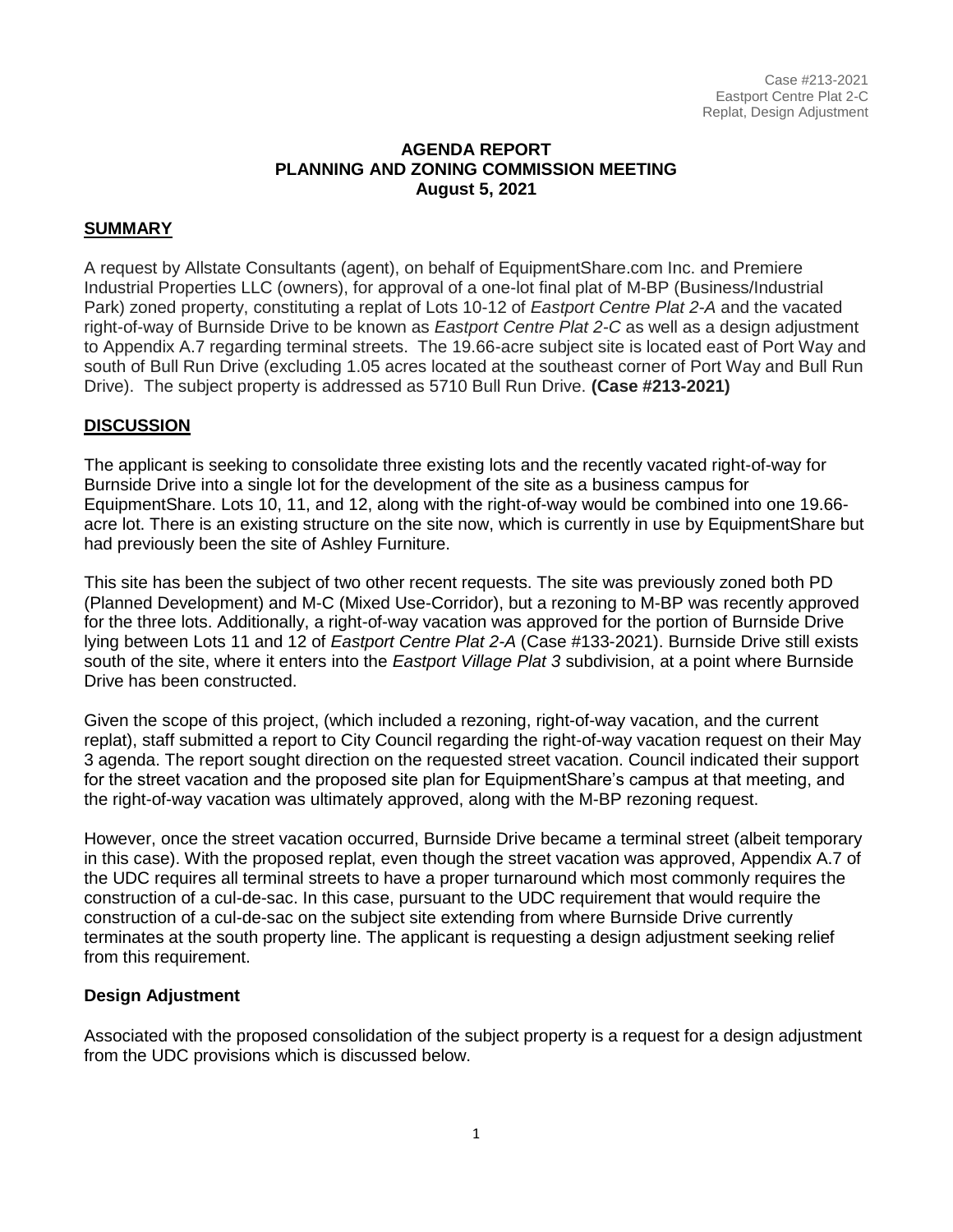## *Appendix A.7:* **Terminal Streets**

The requested design adjustment is seeking relief from Appendix A.7 that requires a turnaround at the closed end of a terminal street. The turnaround is required generally to allow for vehicular turnarounds where a street terminates in a dead-end. This request would waive the requirement to construct a turnaround at the terminal end of Burnside (on the applicant's property) which would require the dedication of additional right of way. If granted, Burnside would remain in its current state.

Appendix A.7 reads as follows:

## *A.7 - Terminal Streets.*

*Terminal streets shall have a turnaround at the closed end of such street that complies with the most current City of Columbia adopted edition of the International Fire Code. In no instance shall a terminal street be constructed with less than a seventy-six-foot outside roadway diameter and a right-of-way diameter of ninetyfour (94) feet unless otherwise authorized by the fire official and approved by the director of public works.*

Upon review of the request, staff supports the requested design adjustment for the following reasons:

- 1) The waiver of the requested cul-de-sac would not appear to have a significant negative impact on surrounding properties. The property likely to be most impacted would be an existing duplex located at 404 & 406 Burnside, which is the only residential structure located along the deadend section of Burnside Drive. The impact would not likely be to the residents, as they will enter and exit their property via their private driveways; the impacts would mostly be to the vehicles that would visit the property, such as for mail delivery and solid waste collection. However, the impact of waiving the standard turnaround at the end of Burnside would be fairly minimal in this case. There is only one house on this section of the roadway, and with the driveway located within 50 feet of a through street (compared with a much longer terminal street with multiple homes), it is likely that most vehicles will not enter onto this section of roadway, and even if they do, they will only be required to back up a short distance to exit the dead-end.
- 2) Another factor to consider is the zoning of the site as M-BP and the proposed development of the site as a business campus. Had the site been developed as another residential subdivision, then the rationale for waiving the construction of a terminus would be much less, as additional residential lots could be developed around the cul-de-sac. Since the site is being developed, per the applicant, as a business park type development, the cul-de-sac would not include residential lots around it, and therefore would be underutilized, diminishing the value of the infrastructure.
- 3) It is also worth considering when the City requires temporary turnarounds on streets that stub to undeveloped properties. When a new subdivision is constructed, and it includes new streets that stub to adjacent property, a temporary turnaround is sometimes required so that there is at least a way for vehicles to turn around until the street is extended. However, if the street does not exceed 150 feet, then a turnaround is not required, due to the expectation that few vehicles will go to the end of the short street, and even if they do, as previously stated, they will only be required to back up a short distance. The street in question extends approximately 130 feet (but again, the only driveway is approximately 50 feet from the through street).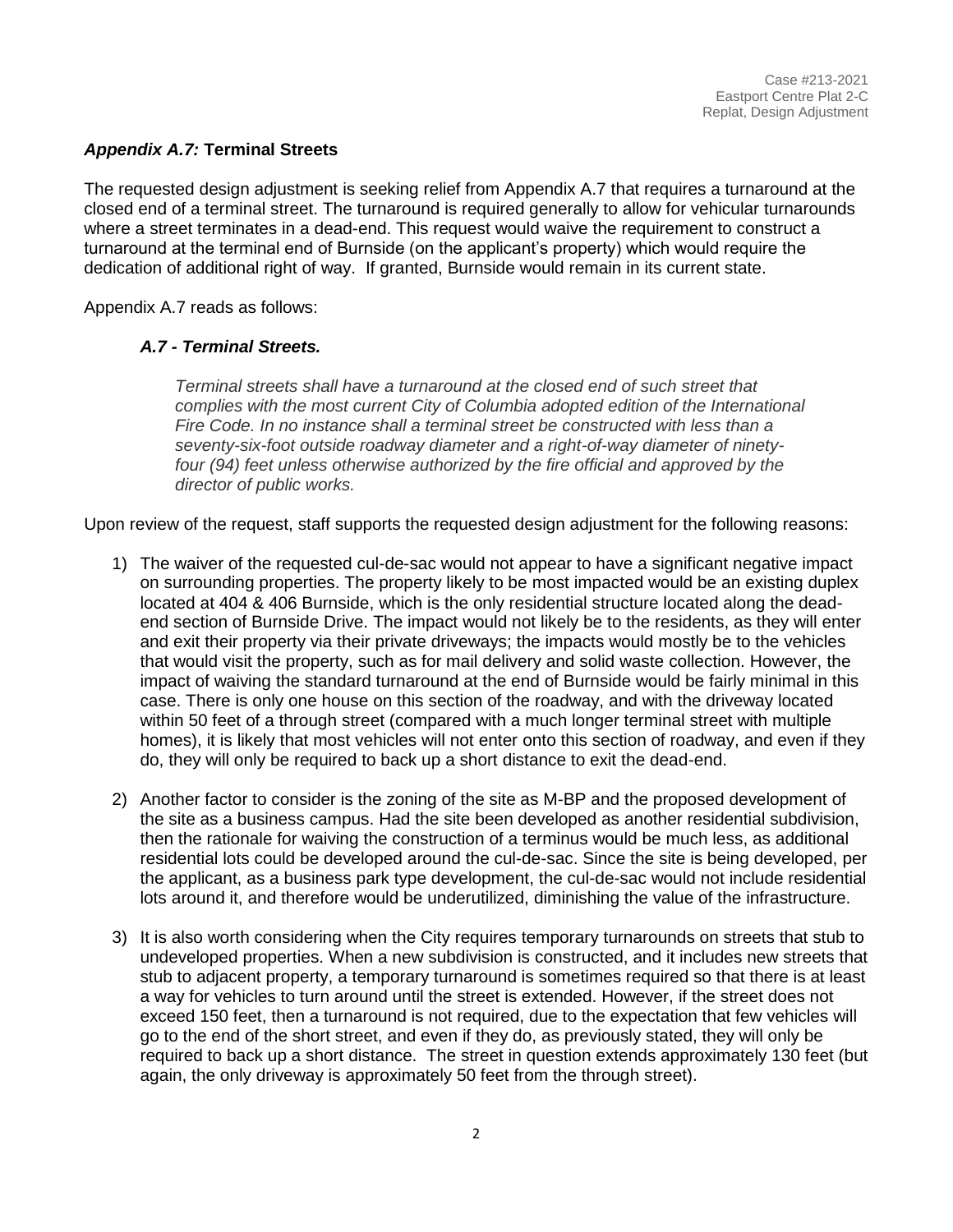## **Conclusion**

Given the combination of factors involved, (Council approval of the street vacation, short street length, M-BP zoning, unique development) staff supports the requested design adjustment. It should be stressed that it is the combination of all these factors that staff found the request to be persuasive. In the majority of situations where a street is stubbed to a property line, a waiver would not likely be supported. However, in this situation, the construction of a cul-de-sac would appear to have a very limited benefit.

## **RECOMMENDATION**

- Approval of the requested design adjustment to waive the requirement for a turnaround at the terminus of Burnside Drive as required by Appendix A.7 of the UDC.
- Approval of the final plat of *Eastport Centre Plat 2-C*.

## **SUPPORTING DOCUMENTS (ATTACHED)**

- Locator Maps
- Final Plat
- Design Adjustment Worksheet
- Final Plat (8/15/2005)
- Conceptual Site Plan

## **SITE CHARACTERISTICS**

| Area (acres)                  | 19.66                                       |
|-------------------------------|---------------------------------------------|
| Topography                    | Slopes toward creek in middle of site       |
| <b>Vegetation/Landscaping</b> | Turf, trees along creek and other low areas |
| <b>Watershed/Drainage</b>     | <b>Grindstone Creek</b>                     |
| <b>Existing structures</b>    | Commercial building on Lot 10               |

## **HISTORY**

| <b>Annexation date</b>                       | 2001                                      |
|----------------------------------------------|-------------------------------------------|
| <b>Zoning District</b>                       | M-BP (Business/Industrial Park)           |
| <b>Land Use Plan designation</b>             | Commercial                                |
| <b>Previous Subdivision/Legal Lot Status</b> | Eastport Centre Plat 2-A Lots 10, 11 & 12 |

#### **UTILITIES & SERVICES**

| <b>Sanitary Sewer</b>  | City of Columbia      |
|------------------------|-----------------------|
| Water                  | PWSD#9                |
| <b>Fire Protection</b> | City of Columbia      |
| <b>Electric</b>        | <b>Boone Electric</b> |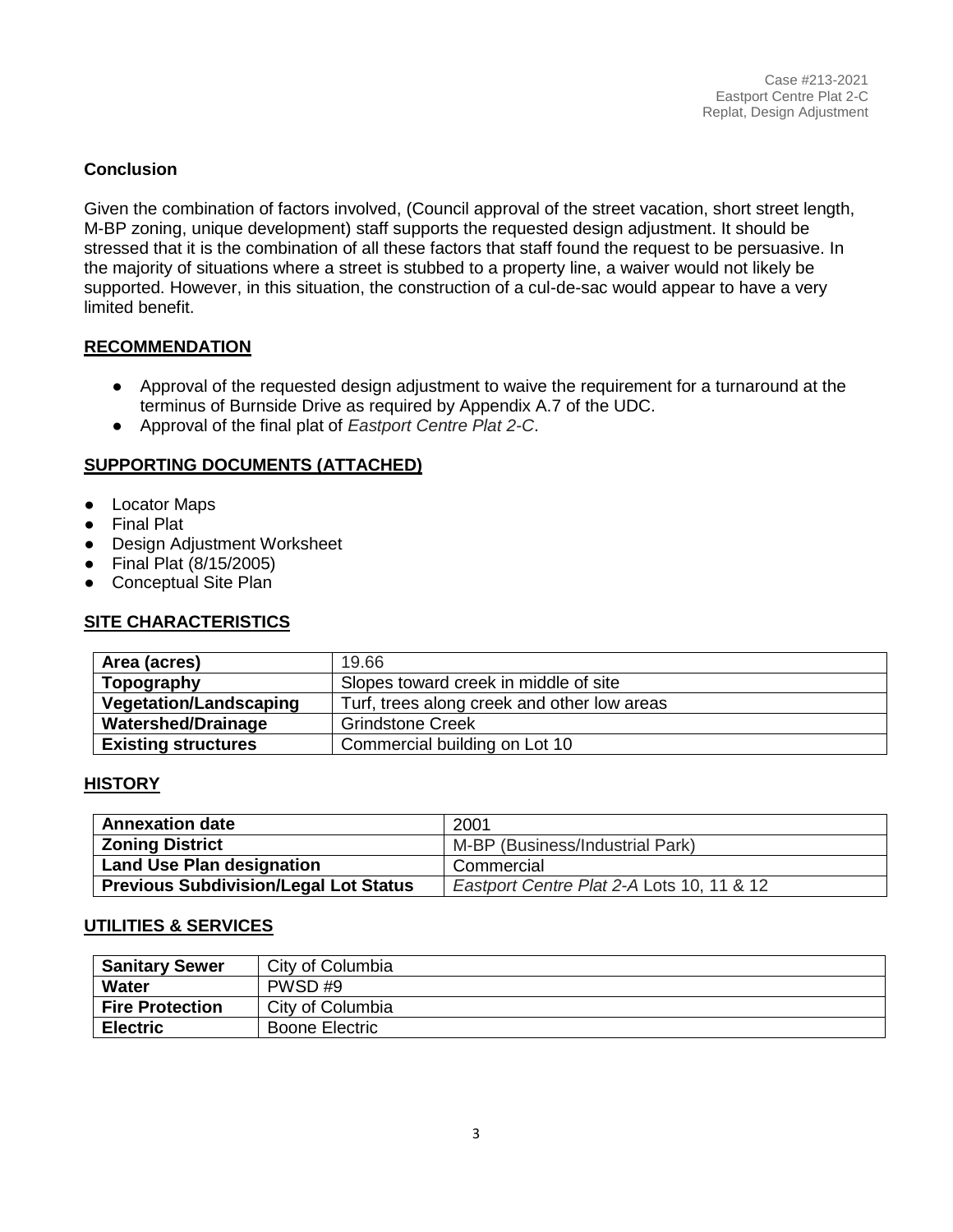# **ACCESS**

| <b>Bull Run Drive</b>     |                                                                                                                                                           |  |
|---------------------------|-----------------------------------------------------------------------------------------------------------------------------------------------------------|--|
| Location                  | Along the north side of property                                                                                                                          |  |
| <b>Major Roadway Plan</b> | NA (partially constructed/improved and City maintained); 66-76-foot ROW<br>required; 33-38-foot half-width required; No additional right-of-way required. |  |
| <b>CIP projects</b>       | <b>None</b>                                                                                                                                               |  |
| <b>Sidewalk</b>           | Sidewalks partially existing; required with future building & street construction                                                                         |  |

| <b>Port Way</b>           |                                                                                                                                     |  |
|---------------------------|-------------------------------------------------------------------------------------------------------------------------------------|--|
| Location                  | Along the west side of property                                                                                                     |  |
| <b>Major Roadway Plan</b> | NA (improved and City maintained); 66-76-foot ROW required; 33-38-foot<br>half-width required; No additional right-of-way required. |  |
| <b>CIP projects</b>       | <b>None</b>                                                                                                                         |  |
| <b>Sidewalk</b>           | Sidewalks existing                                                                                                                  |  |

#### **PARKS & RECREATION**

| <b>Neighborhood Parks</b>      | Eastport Park, Lake of the Woods Recreation Area |
|--------------------------------|--------------------------------------------------|
| <b>Trails Plan</b>             | None adjacent to site                            |
| <b>Bicycle/Pedestrian Plan</b> | None adjacent to site                            |

#### **PUBLIC NOTIFICATION**

All property owners within 200 feet and City-recognized neighborhood associations within 1,000 feet of the boundaries of the subject property were notified of this pending request on July 16, 2021. Thirty postcards were distributed.

Report prepared by Clint Smith Approved by Patrick Zenner